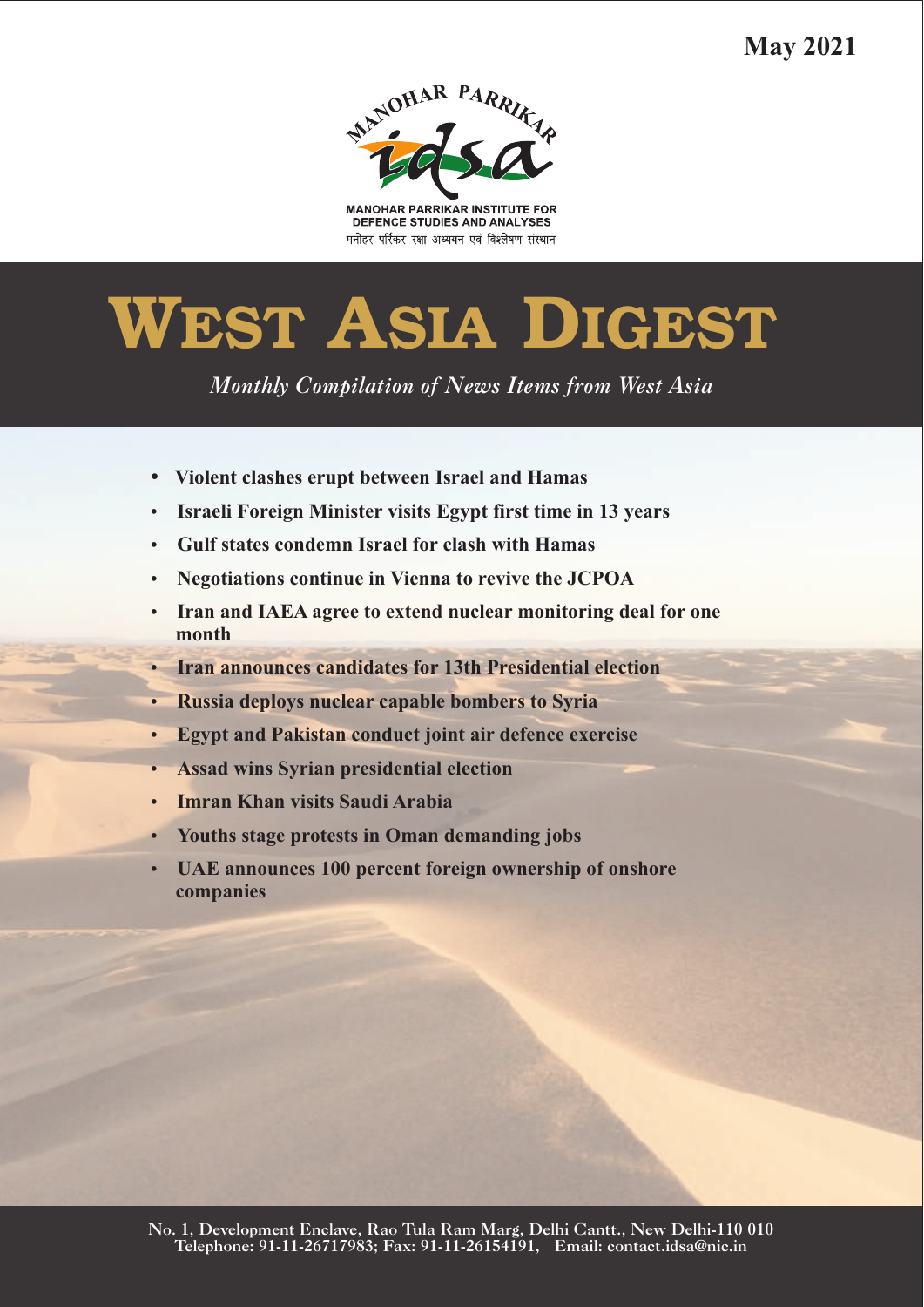#### **Violent clashes erupt between Israel and Hamas**

Israel and Hamas engaged in violent clashes after the Israel Defence Forces (IDF) raided the Al Aqsa Mosque to disperse the Palestinian demonstrators gathered to protest the pending case in the Israeli Supreme Court to evict 13 Palestinian families in Sheikh Jarrah locality in East Jerusalem. Hamas gave an ultimatum to Israel to withdraw its soldiers from the Al Aqsa Mosque and stop the eviction from Sheikh Jarrah by May 10 after which it targeted Israeli cities with a barrage of rockets from the Gaza Strip. In response to the rocket attacks from Hamas, Israel launched its military campaign 'Operation Guardian of the Walls' and struck Hamas' tunnels, warehouse containing weapons, military assets, buildings used by Hamas operatives among other targets. The conflict continued for 11 days, killing more than 248 Palestinians and 13 Israelis. Both the parties agreed to a ceasefire agreement under international pressure and Egyptian mediation on May 21, 2020.

## **Israeli Foreign Minister visits Egypt first time in 13 years**

Israeli Foreign Minister, Gabi Ashkenazi, visited Egypt and met his Egyptian counterpart, Sameh Shoukry, on May 30, 2021. The two foreign ministers discussed possible ways to build peace between Israel and Hamas, and facilitate "urgent reconstruction of the Gaza Strip." Ashkenazi also demanded the return of Israeli soldiers and citizens in the custody of Hamas. Shuokry stressed that the ceasefire agreement must be strengthened by avoiding confrontations in Palestinian territories, specifically in East Jerusalem, which comprises Jewish, Islamic and Christen holy places. Egypt also called for developing a conducive "atmosphere" to revive the halted talks between Israel and Palestinians aiming to reach a "two-state solution."

## **Gulf states condemn Israel for clash with Hamas**

The Gulf Arab states condemned the violent clash between Israel and the Hamas. Saudi Foreign Minister Faisal bin Farhan Al Saud criticised Israel for violating the sanctity of the holy sites of Islam and evicting Palestinians from Sheikh Jarrah. Oman slammed the Israeli police actions at the Al Aqsa Mosque and reiterated support for an independent Palestinian state along the 1967 borders with East Jerusalem as the capital. Bahrain issued a strongly-worded statement critical of the Israeli actions in Haram Al Sharif/Temple Mount and said that it must stop provocations against the people of Jerusalem. Qatar pledged US\$ 500 million for reconstruction in Gaza. Kuwait denounced Israel's continued construction of settlements, displacement and evacuation in Sheikh Jarrah. The UAE also condemned the clashes and the potential evictions, and urged Israeli authorities to reduce tensions.

## **Negotiations continue in Vienna to revive the JCPOA**

Iran and the signatories of the Joint Comprehensive Plan of Action (JCPOA) – Russia, China, France, the UK, Germany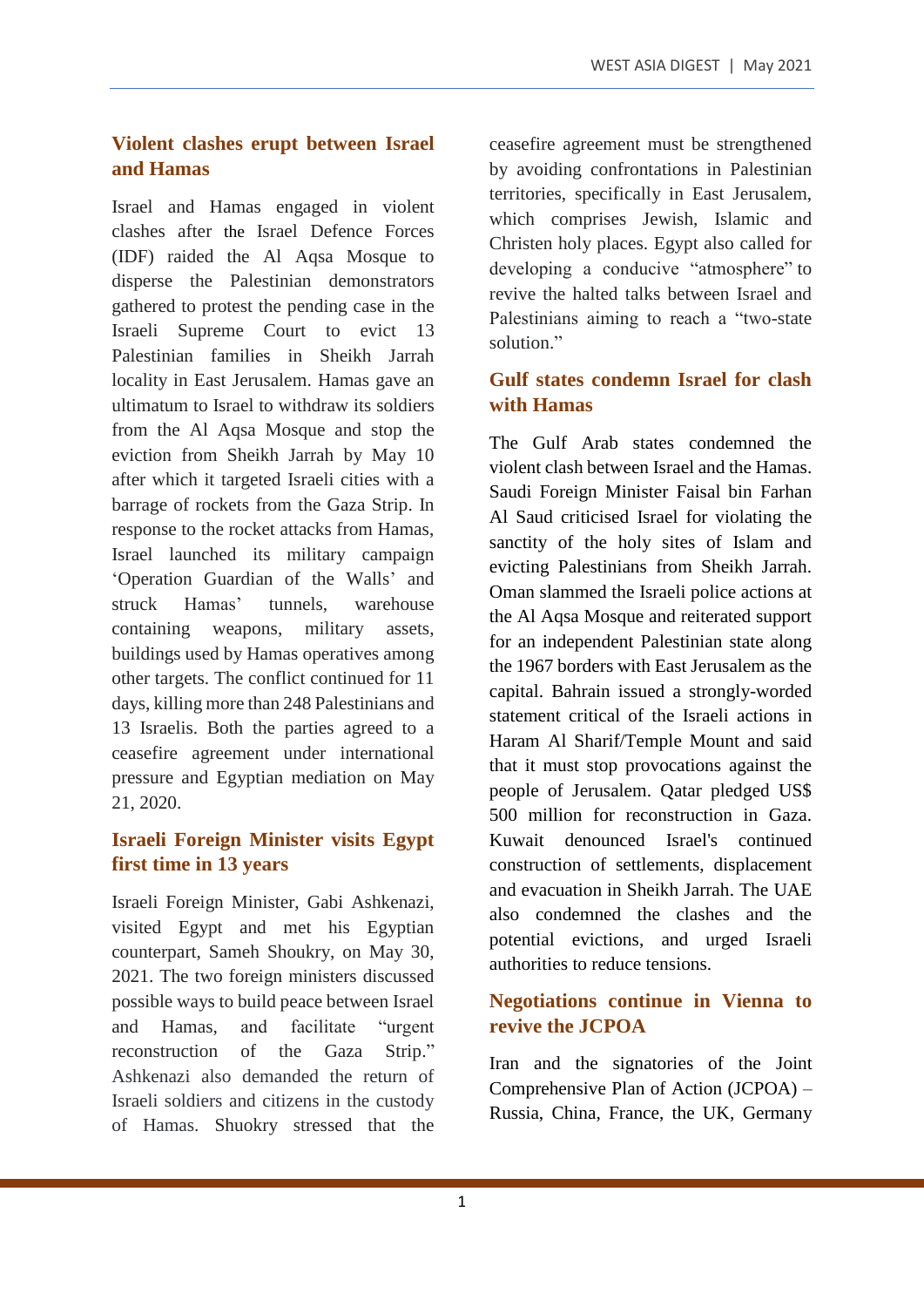and the EU – are engaged in negotiations in Vienna to find a way to revie the nuclear deal. The US is not participating in the negotiations directly but the messages of the meeting are relayed to the US delegation present in Vienna. Five rounds of talks have been held so far, and the representatives have expressed their optimism in the progress of the negotiations. One of the major demands Iran has put forth is lifting of all sanctions before reversing its step on nuclear activities. The US, on the other hand, has stated that Iran must fully comply with the JCPOA for the sanctions to be lifted.

# **Iran and IAEA agree to extend nuclear monitoring deal for one month**

Iran and the International Atomic Energy Agency (IAEA) have agreed to extend the necessary verification and monitoring activities carried out by the Agency in Iran. Both have agreed that the information collected by the Agency monitoring equipment covered by a Technical Understanding signed in February 2021 will continue up to June 24, 2021. During the period the equipment will continue to operate and be able to collect and store further data for this period.

## **Iran announces candidates for 13th Presidential election**

Iran's Guardian Council announced a list of seven approved candidates for the  $13<sup>th</sup>$ presidential election to be held on June 18, 2018. The list includes Ebrahim Raeisi, Mohsen Rezaei, Mohsen Mehr Alizadeh, Saeed Jalili, Alireza Zakani, Abdol Nasser

Hemmati and Amirhossein Ghazizadeh Hashemi. Many top candidates were disqualified by the Guardian Council including Vice-President Eshaq Jahangiri and former Speaker of Parliament Ali Larijani.

# **Russia deploys nuclear capable bombers to Syria**

On May 25, 2021, the Russian military announced its deployment of three nuclearcapable long-range bombers to its base in Syria. Russian Defence Ministry said that three Tu-22M3 bombers arrived at the Hemeimeem air base in Latakia. The Tupolev Tu-22M3 is a supersonic twinengine long-range bomber capable of carrying nuclear weapons and has a range exceeding 5,000 kms. Russia has deployed heavy bombers in the region for the first time after the Cold War, and as per some media reports, the Tu-22M3 can be modernized to carry the latest hypersonic missiles.

# **Egypt and Pakistan conduct joint air defence exercise**

Egypt and Pakistan conducted a joint air defence exercise named 'Guardians of the Sky-1' that began on May 26, 2021. The exercise includes training for securing the airspace and significant assets while ensuring competent planning and administration of operations. As per the Egyptian armed forces' spokesman Col. Tamer Al Refai, the exercise aims to improve the experience sharing and capacities of the armed forces between the two. He emphasised that the exercise would develop in interoperability of the armed forces of the two countries.